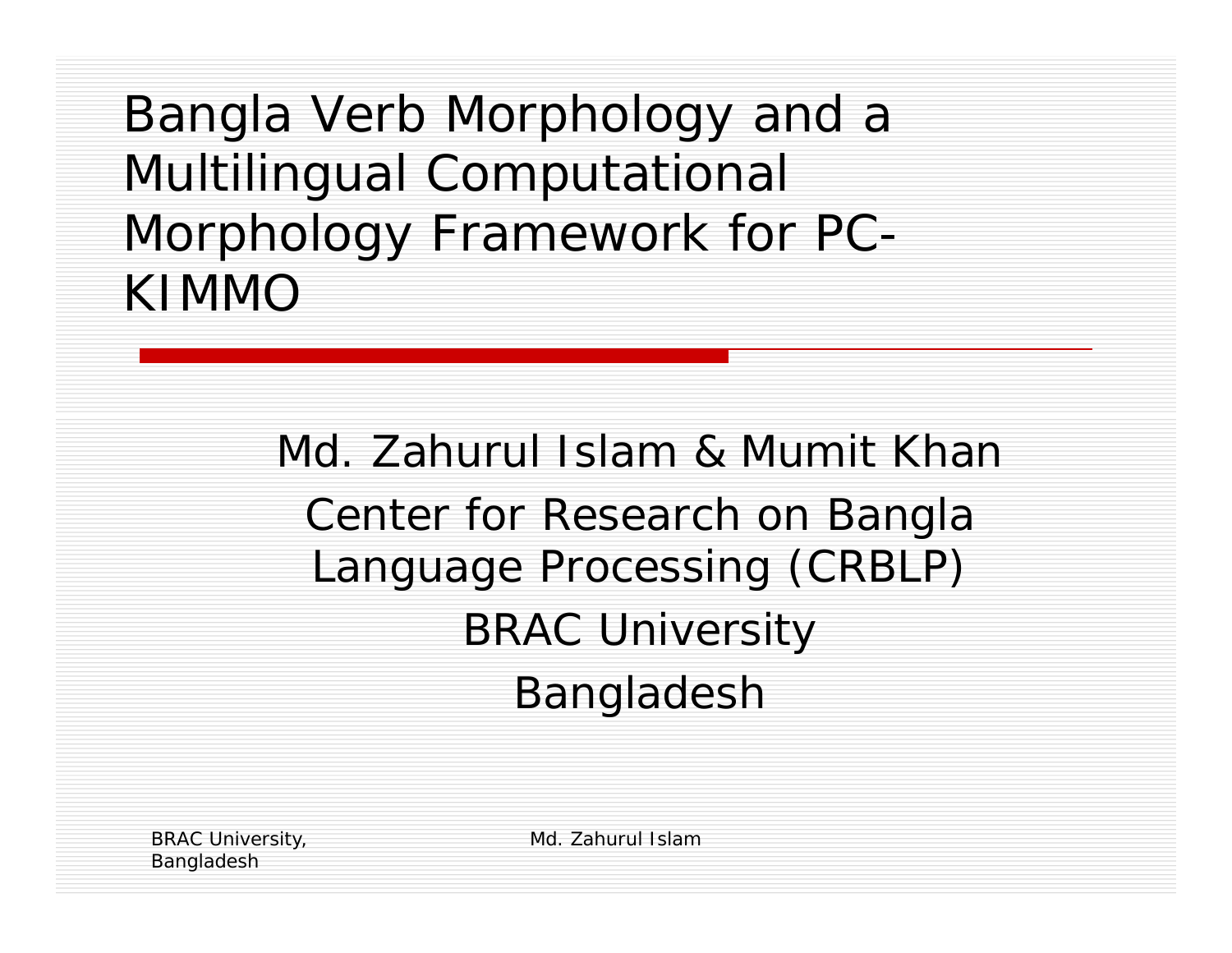# Outline

- $\Box$ Morphological Analysis
- $\Box$ Bangla Morphology
- $\Box$ Bangla Verb Morphology
- $\Box$ PC-KIMMO
- JKimmo

BRAC University, Bangladesh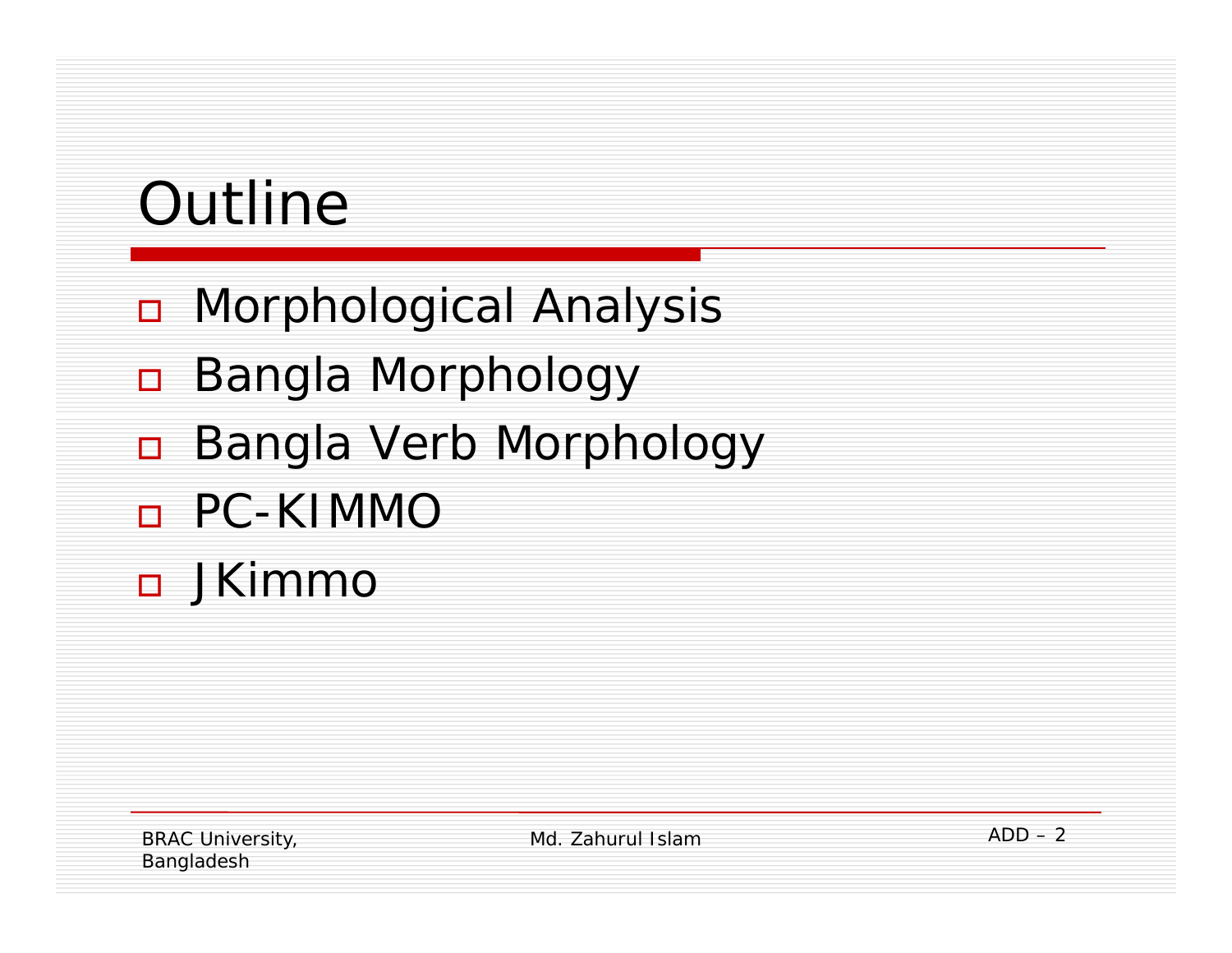## Morphological Analysis

- n Identification of stems from a full word form
- n Fundamental requirement for NLP
- **n** Applications
	- **B** Spelling Checker
	- Text to Speech
	- Grammar Checker
	- **•** Machine translation

BRAC University, Bangladesh

…

Md. Zahurul Islam

 $ADD - 2$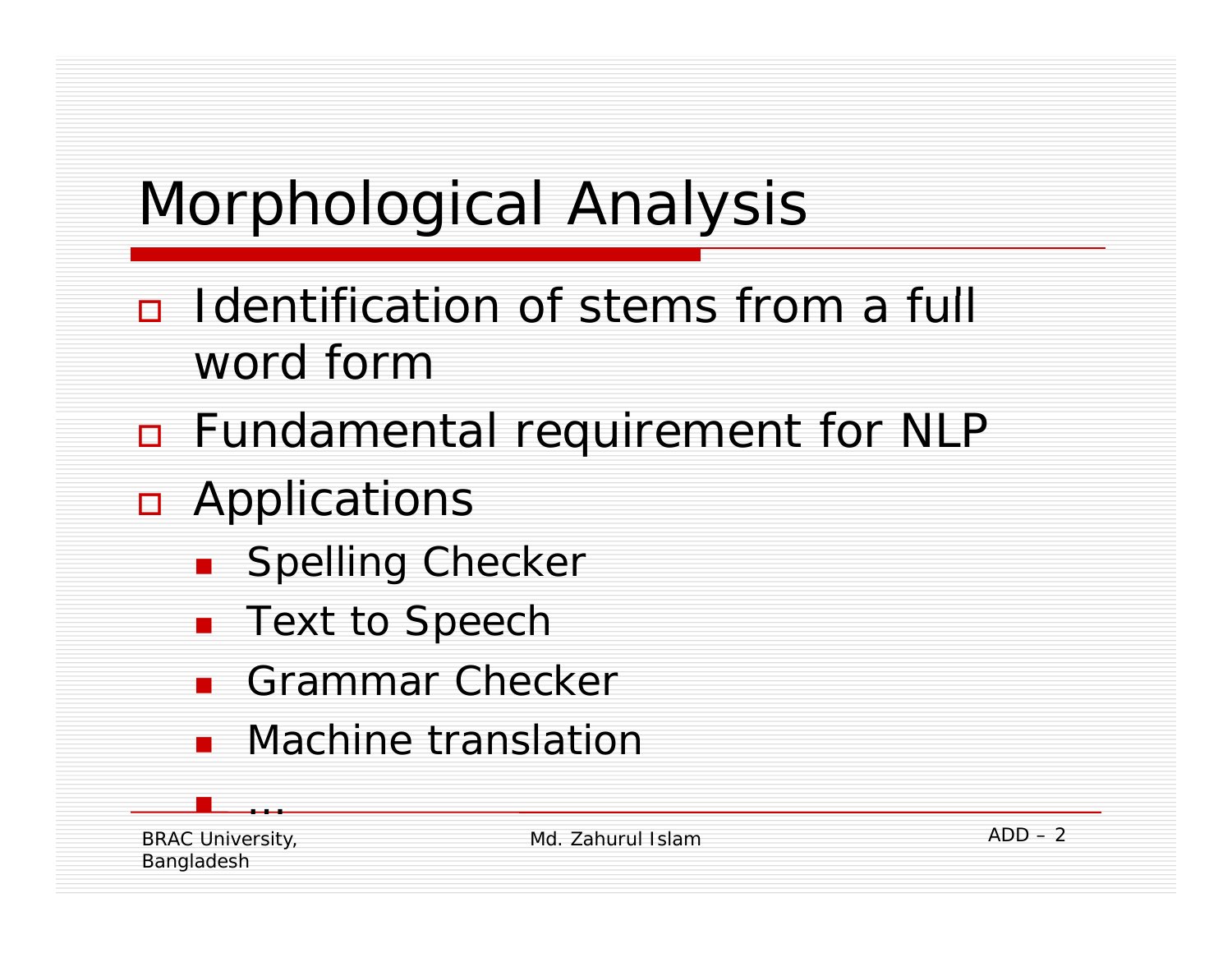# Morphological Analysis (cont…)

- n Primary Components
	- Generative rules
	- . Engine
	- User Interface

BRAC University, Bangladesh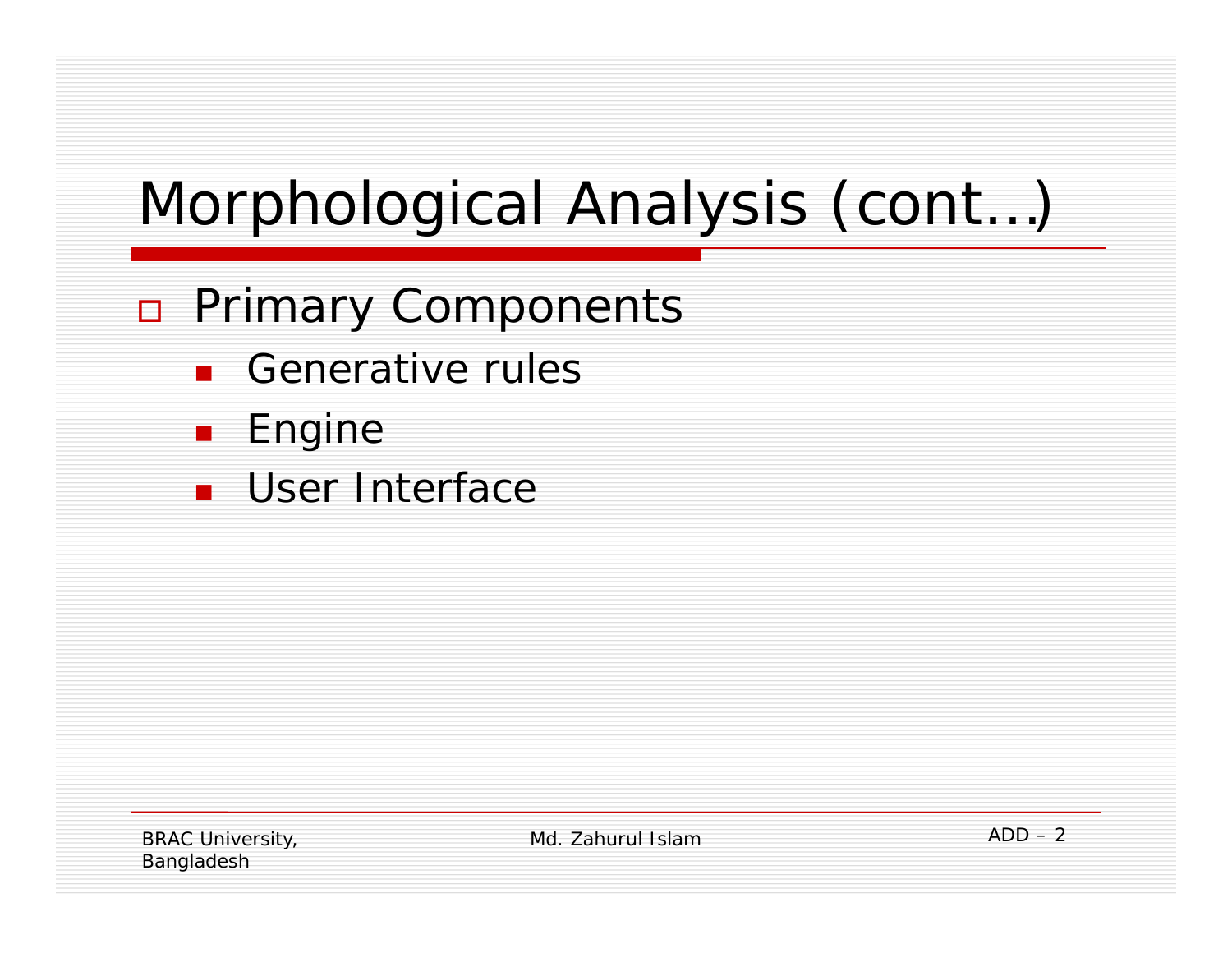# Bangla Morphology

- П. Bangla has word boundary and sentence boundary
- $\Box$  Bangla Words are combination of
	- ∎  $\,$  Noun root (নাম প্রকৃতি)
	- ∎ Verb root (ক্রিয়া প্রকৃতি)
	- Formative Affixes (গ্ৰত্য়)
	- ∎ Inflections (বিভক্তি)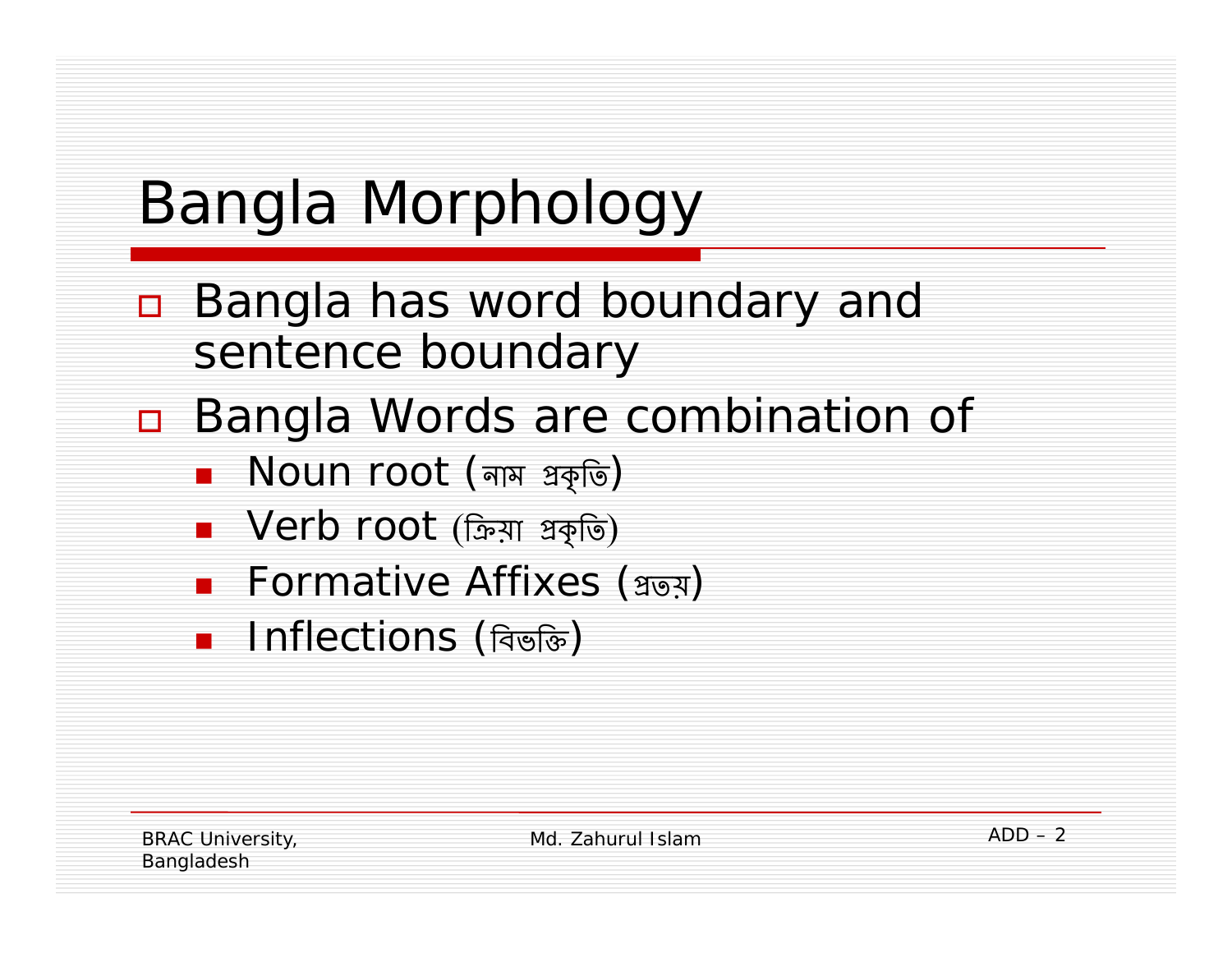#### Bangla Morphology (cont...)

- $\Box$  Formative Affixes (গ্রত্য়)
	- ∎ Primary Affixes (কৃত গ্ৰত্য়)
	- ∎ Secondary Affixes (তদ্ধিত গ্রভ্য়)
- $\Box$  Inflections (বিভক্তি)
	- **•** Nominal and Pronominal Inflections (শব্দ বিভক্তি)
	- ∎ Verbal Inflections (ক্রিয়া বিভক্তি)

#### Any prefix in Bangla?

BRAC University, Bangladesh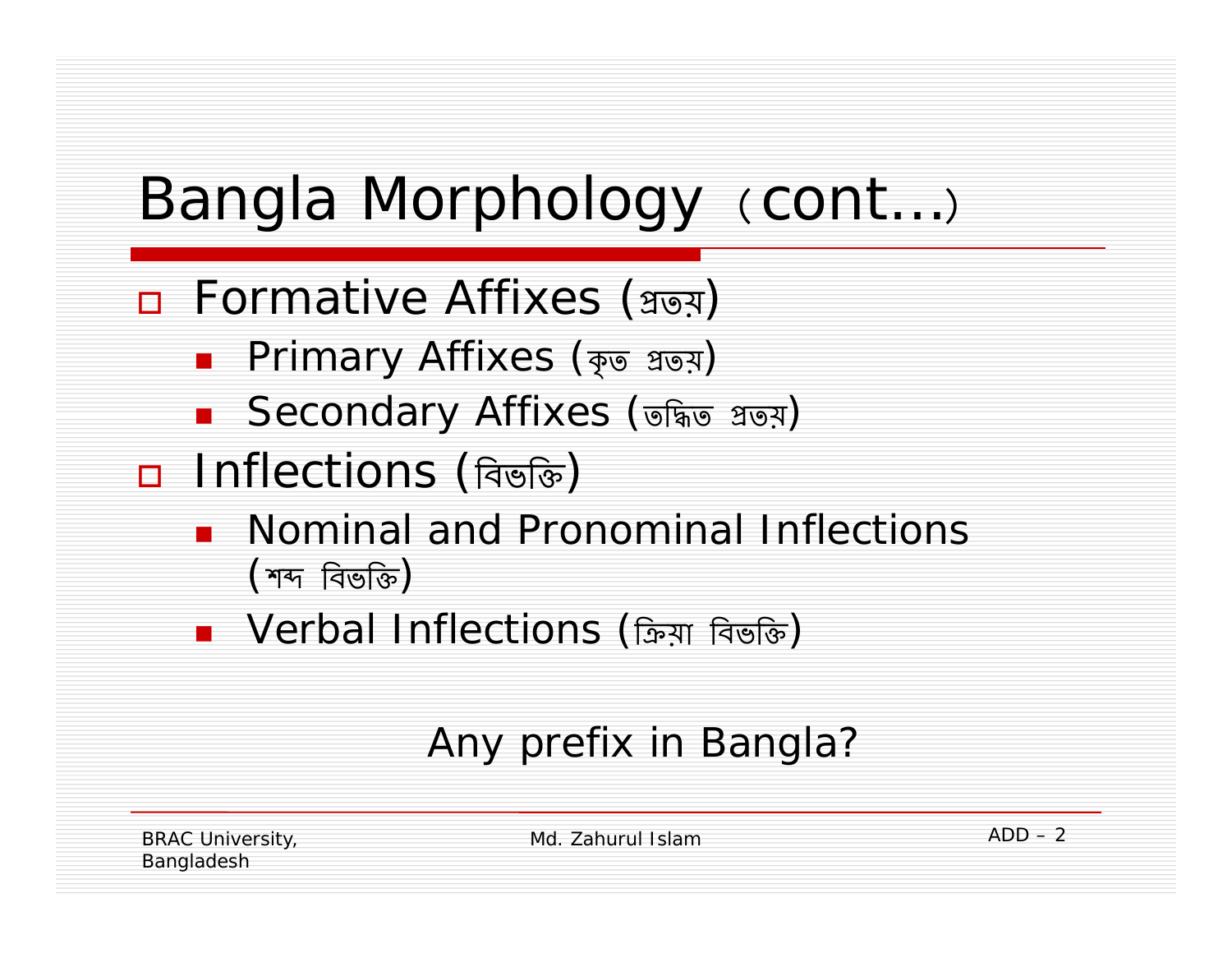## Bangla Morphology (cont...)

- $\Box$ Small number prefixes
- $\Box$  Prefixes can be placed before nouns and adjectives
- □ Bangla Prefixes
	- Only 19 pure Bangla prefixes Example:  $\pi$  (su),  $\pi$ দিন (good day)
	- $\overline{\phantom{a}}$ **Also inherits 26 prefixes from Sanskrit and 13** from other foreign word
	- Π Total 58 prefixes

Example:

Sanskrit Prefix: উগ (upo), উপ্যার (Gift)

Farshi Word: ৰে (bea), ৰেনমী (anonymous)

BRAC University, Bangladesh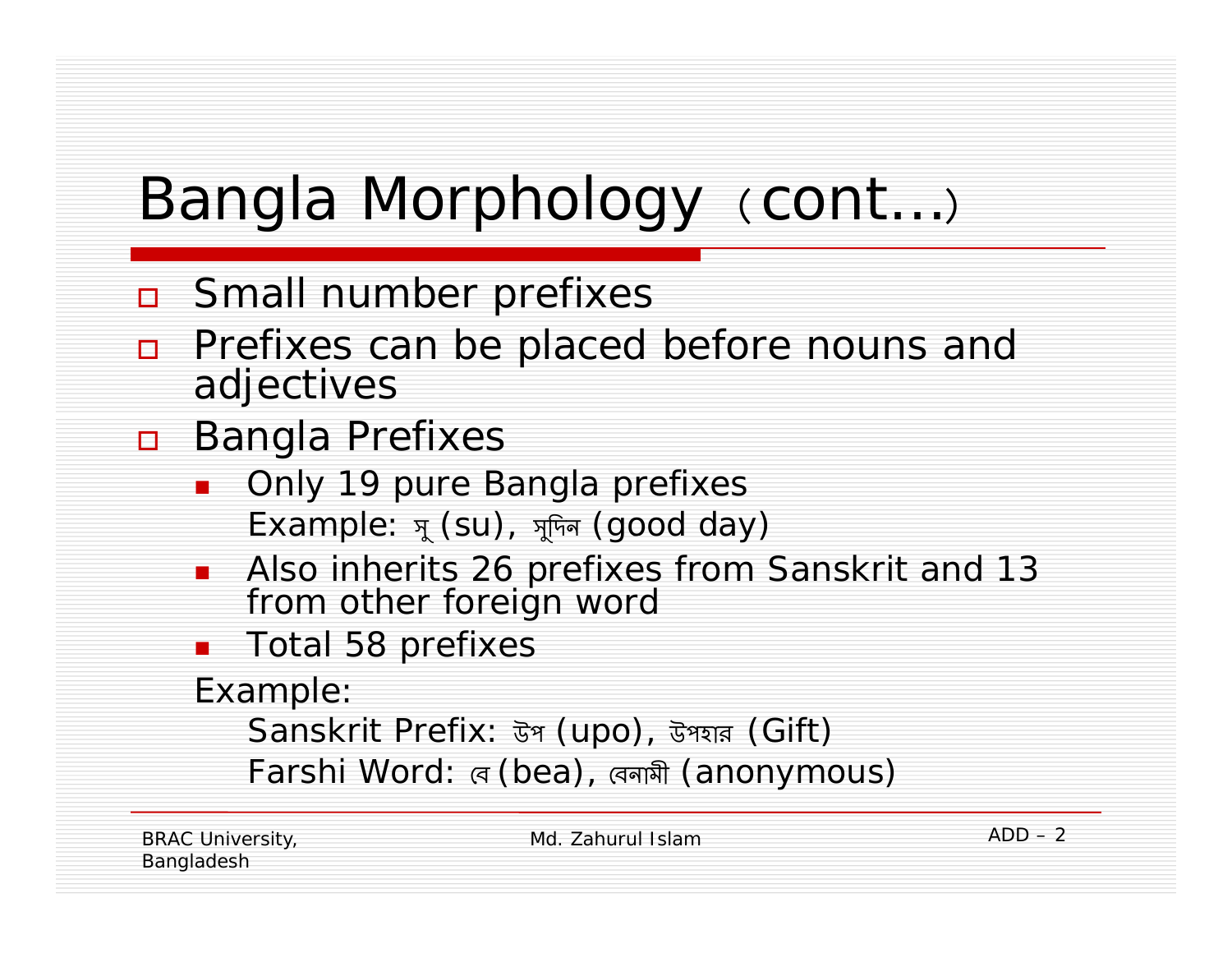## Verb Morphology

- $\Box$  All Bangla verbs are generated from verb roots.
- **D** Verb roots are not free morpheme
- √ Sign is used to indicate verb roots
- Verbs are the combination of verb roots, primary affixes and verbal inflections, for example:
	- করলাম – $> \sqrt$ কর্ $+$ ল $+$ আম
	- $\sqrt$ कब़ (kor) verb root
	- ল (lo) Primary Affix
	- আম (am) Verb inflection

BRAC University, Bangladesh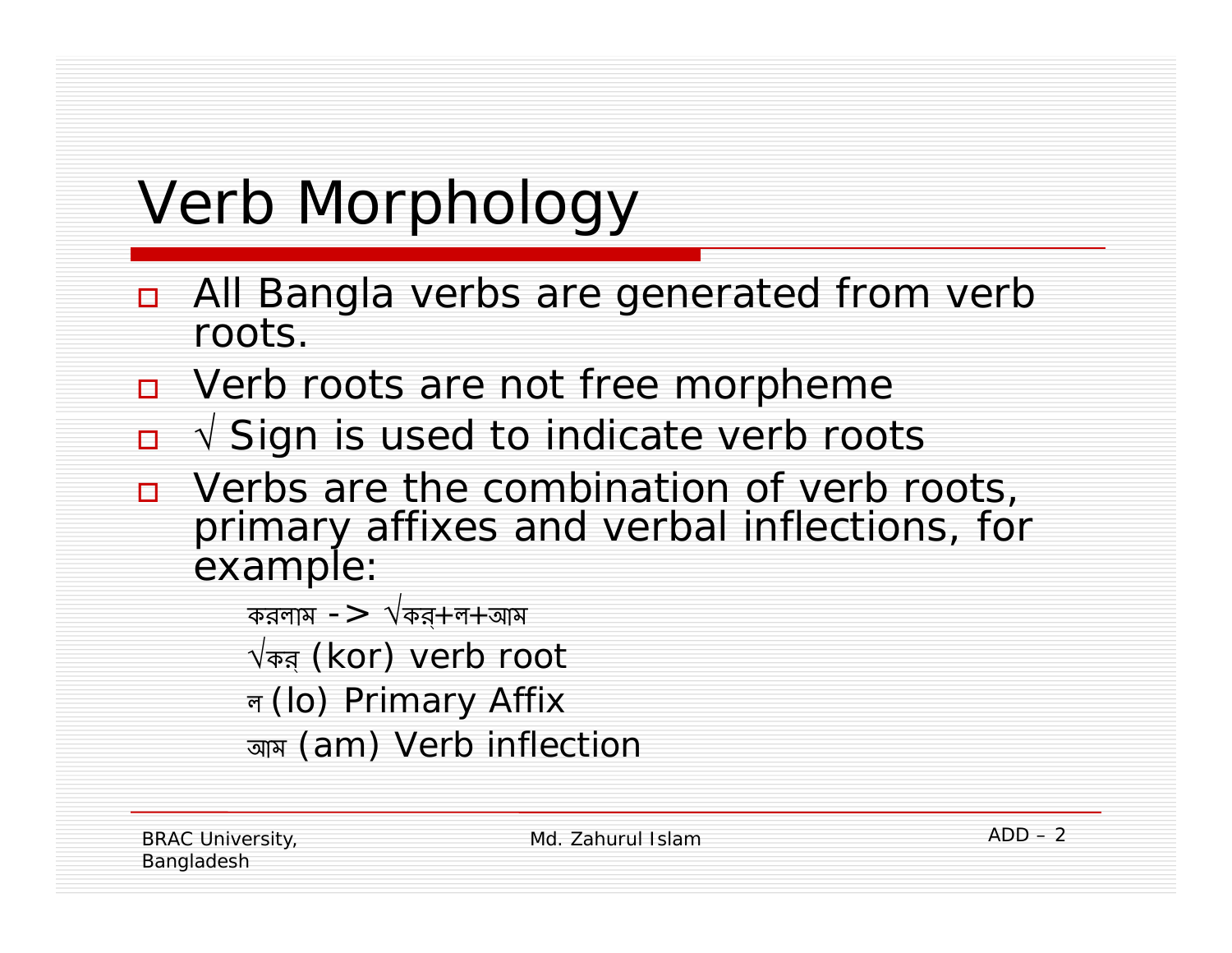- $\Box$ By considering similarity, we can categorize verbs into different categories
	- **1500 verb roots**
	- 27 categories
- n Category Examples:
	- √ <sup>আ</sup> (aa), √ হ (ha) etc.
	- √কর (kor), √চল (chal) etc.
	- ∎ √অাউলা (auula) etc
	- ∎ √আরম্ভ (aaromvo)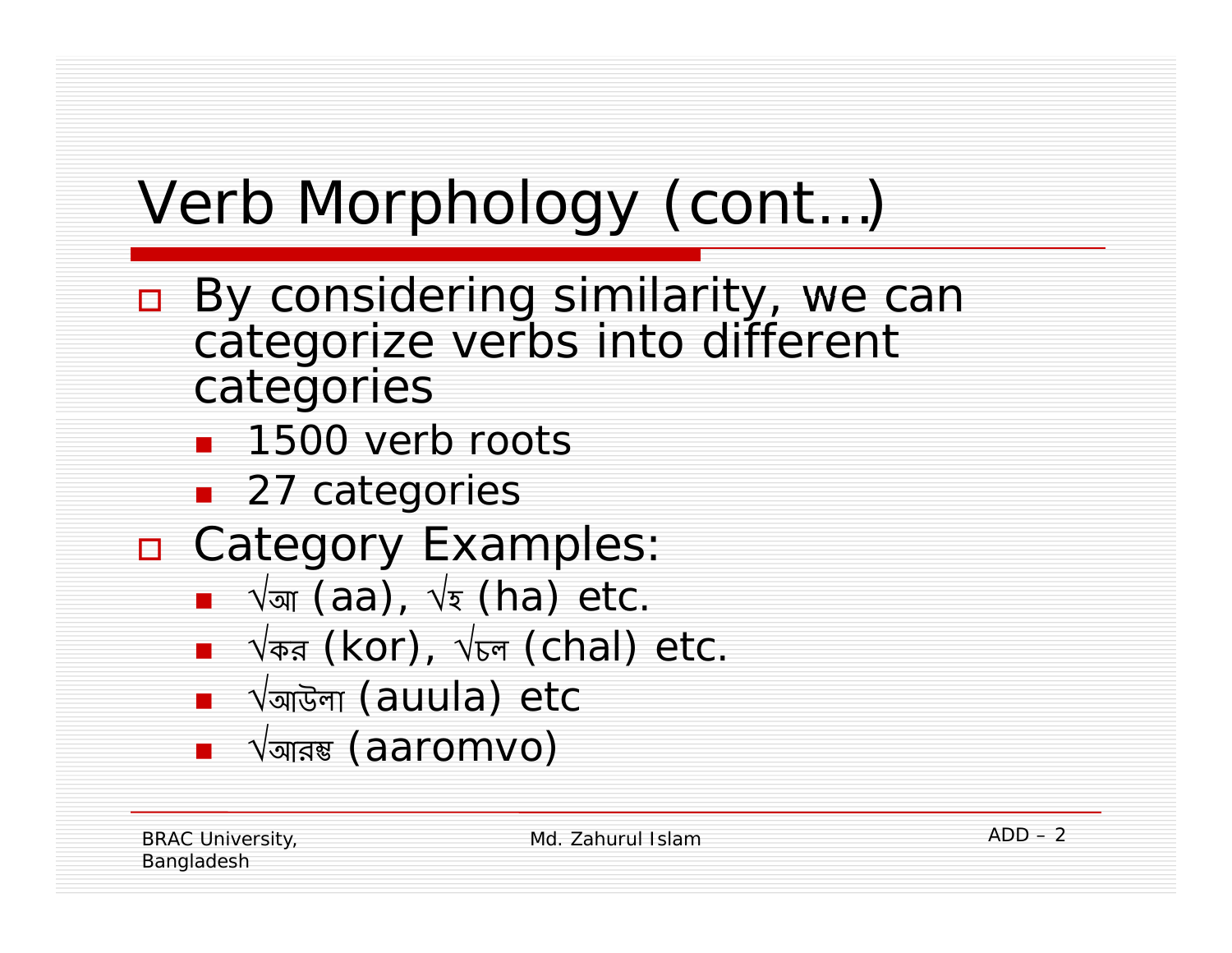- কর (kor) Category
- □ 28 verb roots
- Characteristic
	- Π This category is the combination of two letters
	- $\blacksquare$ ■ First letter will be any vowel other than आ (aa) or any consonant without kar symbol (কার - চিহ্ন**) Or** আ (aa). For example:  $\sqrt{3}\xi$  (uot),  $\sqrt{3}\pi$  (kor),  $\sqrt{3}\pi$ क् (kin).
	- Π Last letter must be consonant with Virama sign.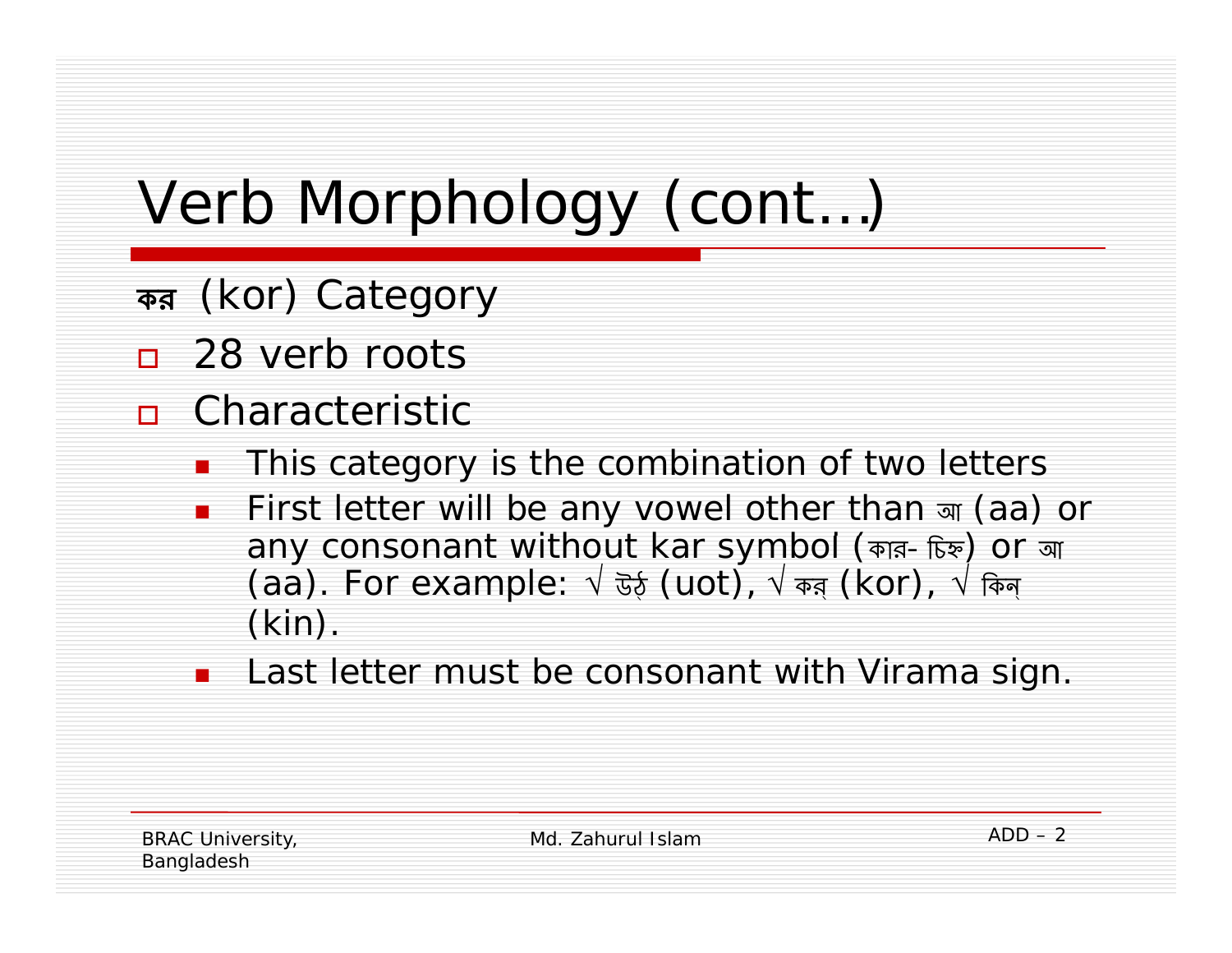| কাল      | নাম পুরুষ     |                     |                    | উত্তম            |               |       |
|----------|---------------|---------------------|--------------------|------------------|---------------|-------|
| र्वलभान  | সাধাৰণ<br>(ෆ) | সময়াত্মক<br>(जिनि) | সমস্বৰণ<br>(অপনি/) | সাধাৰণ<br>(বৃষি) | ত্ৰছ<br>(বমি) | অমি   |
| সাধারণ   | করে           | ককো                 | ককোন               | কর               | করিস          | কৰি   |
| খটমান,   | করছে          | করছেন               | করছেন              | করছ              | করছিস         | করছি  |
| পুরাবটিত | করেছে         | করেছেন              | করেছেন             | করেছ             | করেছিস        | করেছি |
| অনুজ্ঞা  | কৰুক          | ককন                 | ককল                | কর               | কর্           |       |

*Table 1: Present form of* কর *(Kor) Category*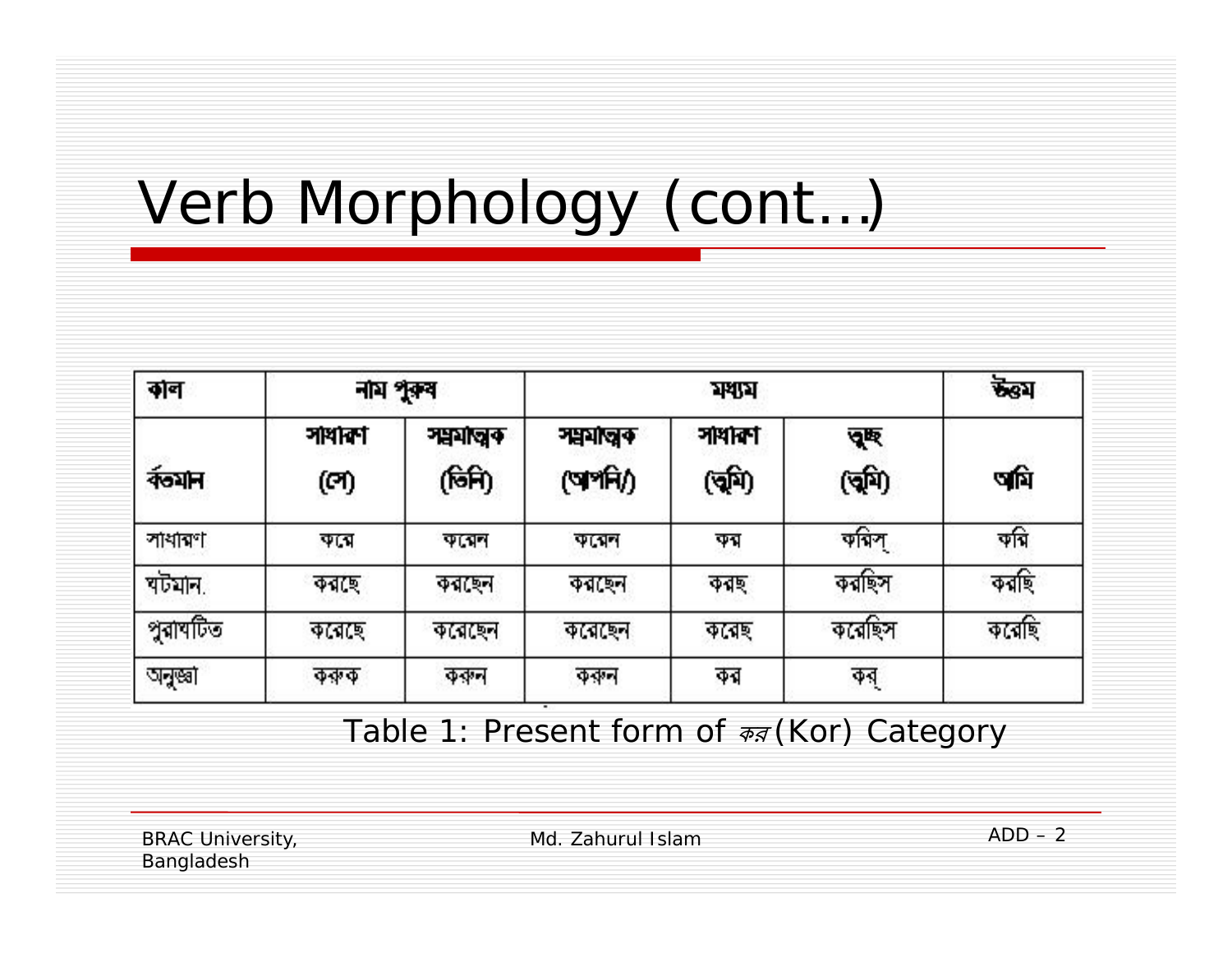- □ Verb root + ₹ (i) = generated verb will be present simple and first person. example:
	- $\Box$   $\forall$ কর্ (<code>kor</code>) + ই = করি (<code>l do</code>)
	- ∎  $\sqrt{5}$ ৰ্ (chol) + ই =  $=$  চলি (I go)
	- $\Box$   $\forall$ প্ড় (por) + ই = পড়ি (I read)
- $\Box$  Verb root +  $\odot$  = generated verb will be present simple and third (familiar) person. For example:
	- ∎  $\sqrt{ }$ কর্ (<code>kor</code>) + ে = করে (<code>He does</code>)
	- $\blacksquare$   $\forall$ চল্ (chol) + ে = চলে (He goes)
	- $\Box$  √প্ড় (por) + ে = পড়ে (He reads)

BRAC University, Bangladesh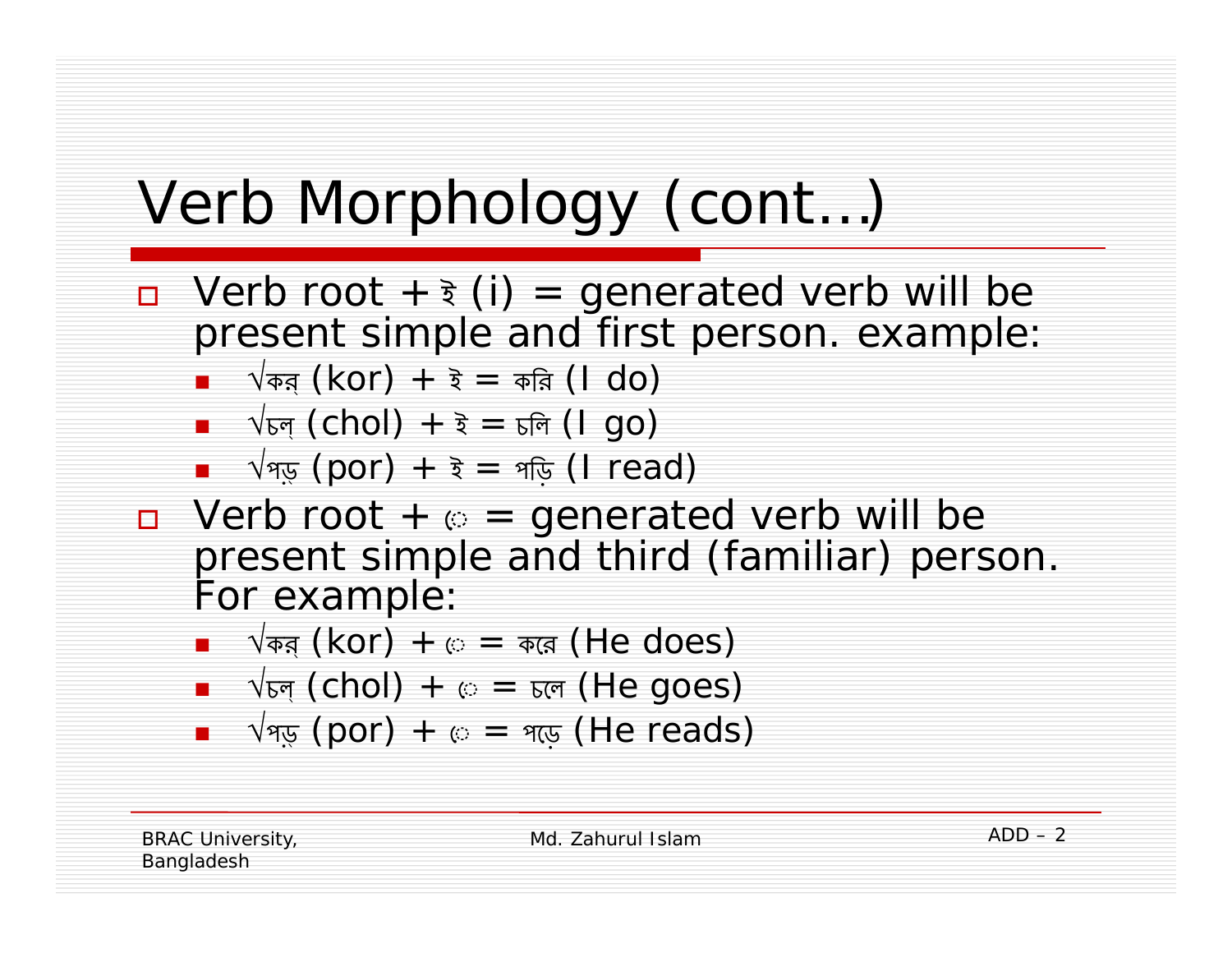- $\Box$ Derivation is also available in Bangla. Example:
	- × কেনা (to buy) -> কেনালো (to make buy)
	- ×  $\Box$  গোয়ালা (milk man) -> গোয়ালিনি (milk woman)
	- Π মামা (maternal uncle), মািম (maternal aunty)
- compounds are formed by adding of a verb root or an auxiliary to a noun in accusative or locative or an unaffected verbal conjunctive or a verbal participle. Example:
	- পাৰি দেওয়া <code>(to water)</code>
	- $\blacksquare$ ■ গায়ে-মাখা (to smear on the body)
	- Π করেত লাগা (to start doing)

BRAC University, Bangladesh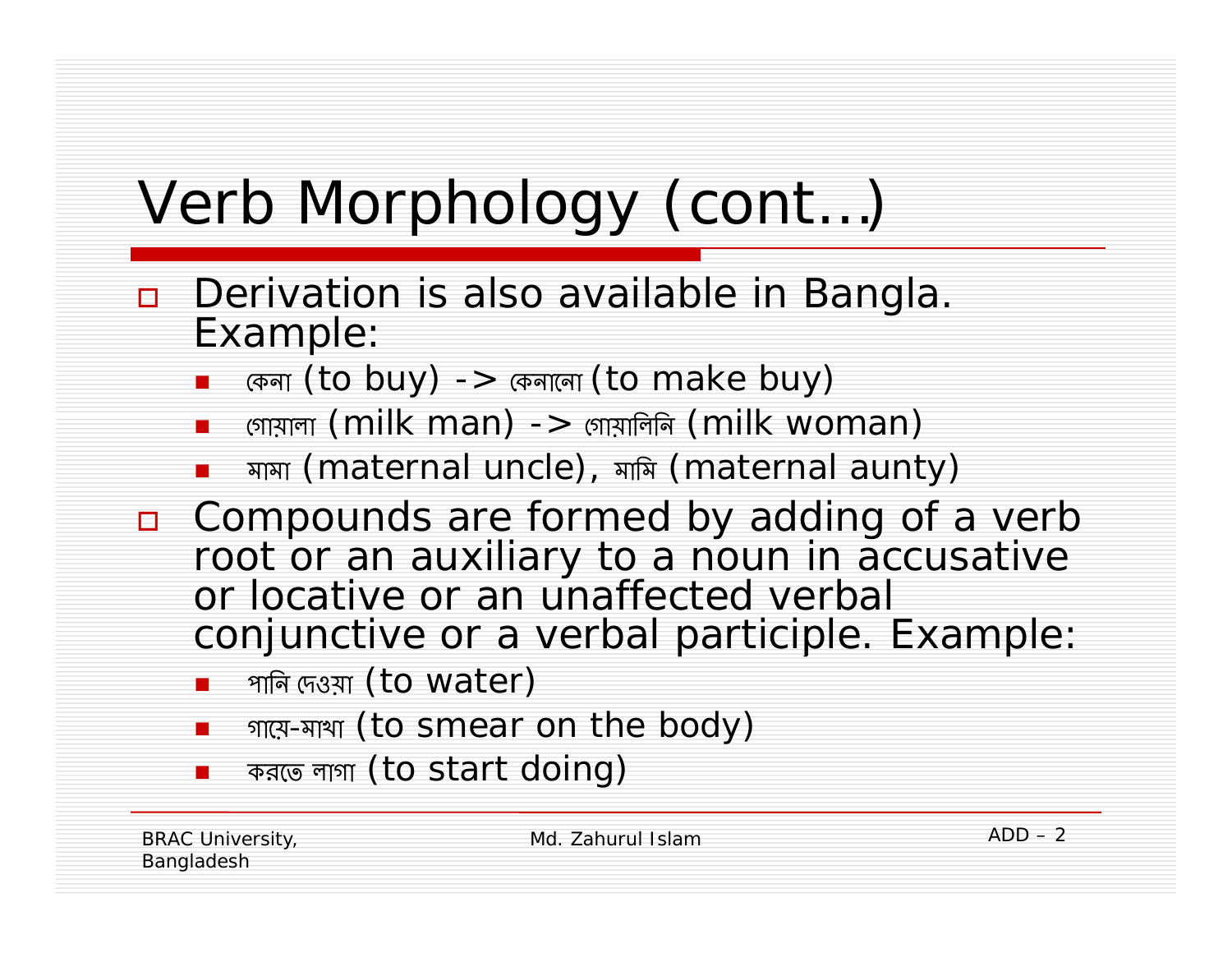```
করলাম ->
   কর+ল+াম
   কর+সাধারণ+অতীত+প্রথম
করেছিলাম ->
   কর+য়েছ+িল+াম
   কর+পুরাঘটিত+অতীত+প্রথম
করব ->
   কর+ব
   কর+সাধারণ+ভবিষৎ+প্রথম
```
Recognition

 $\overline{494} + \overline{0} + \overline{0} + \overline{0}$   $\overline{0}$  and  $\overline{1}$ কর+য়েছ+িল+াম -> করেছিলাম কর+ব -> করব

Generation

Lexical form: কর+ল+াম Surface form: করলাম

BRAC University, Bangladesh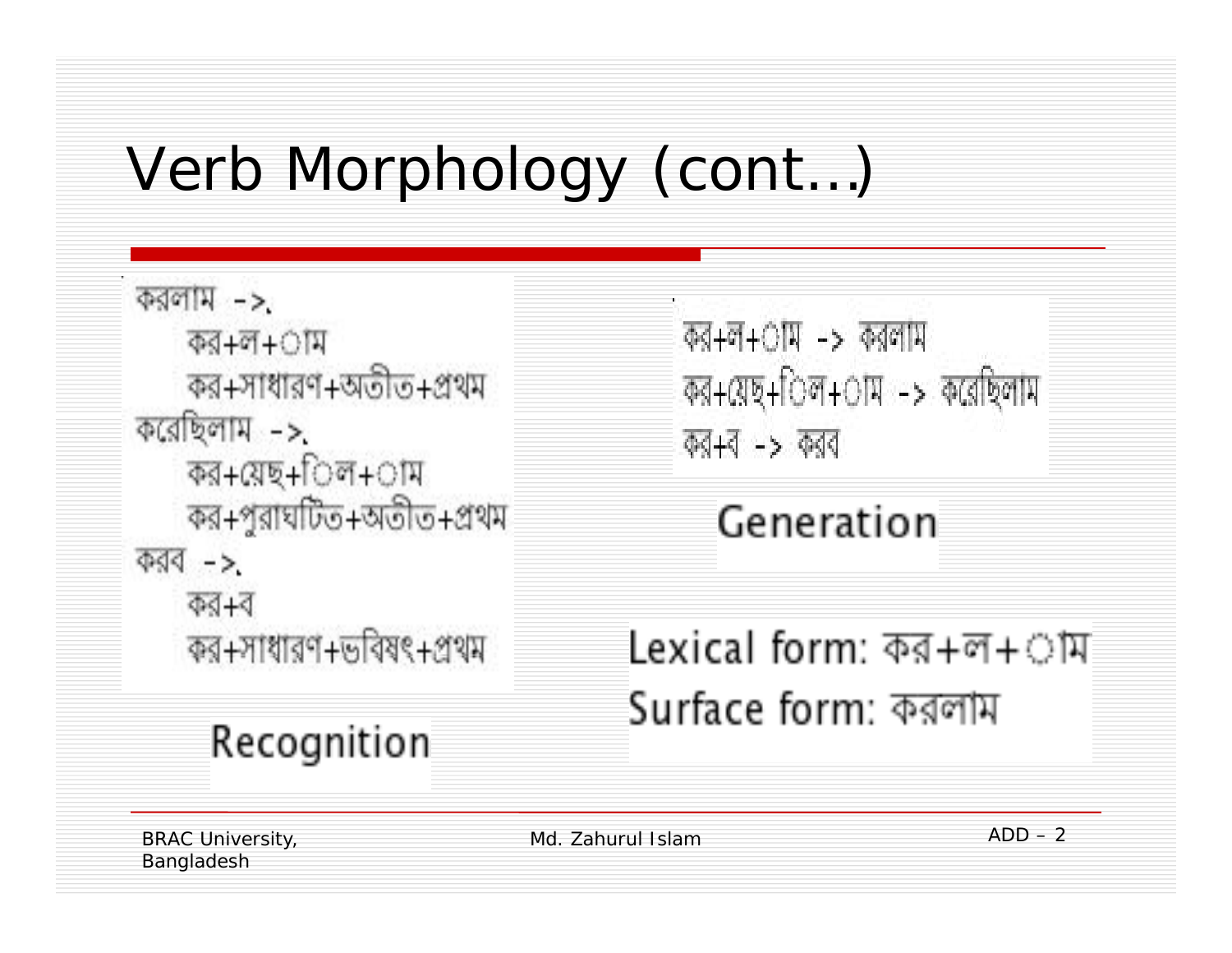### PC-KIMMO

- □ Based on Kimmo Koskenniemi's two level morphology
- n Components
	- **Two level rules**
	- **Lexicon**
	- **■** Grammar

BRAC University, Bangladesh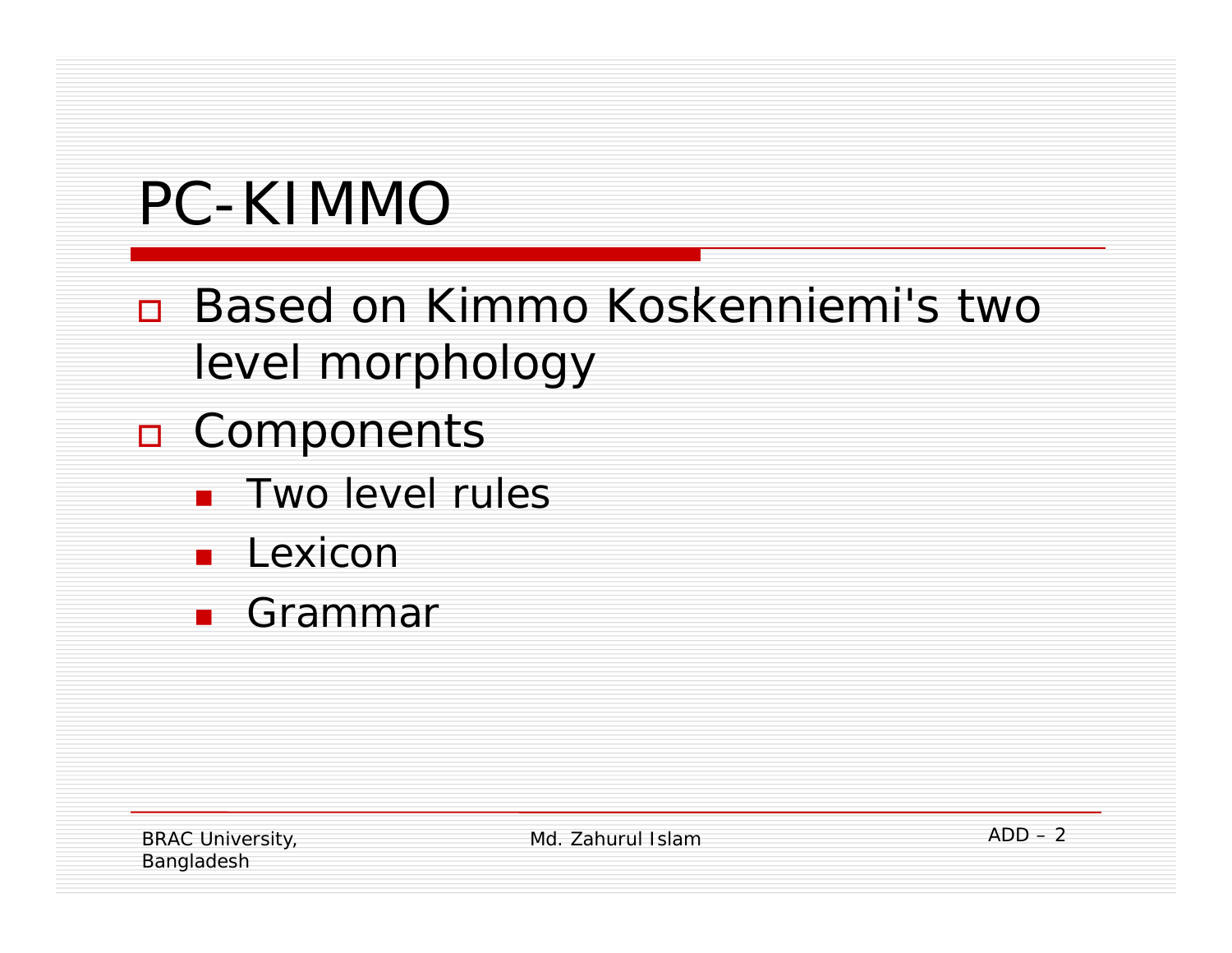#### PC-KIMMO

#### **n** Limitations

- Allow only Latin script for input and output
- No Graphical User Interface  $\blacksquare$

**BRAC University,** Bangladesh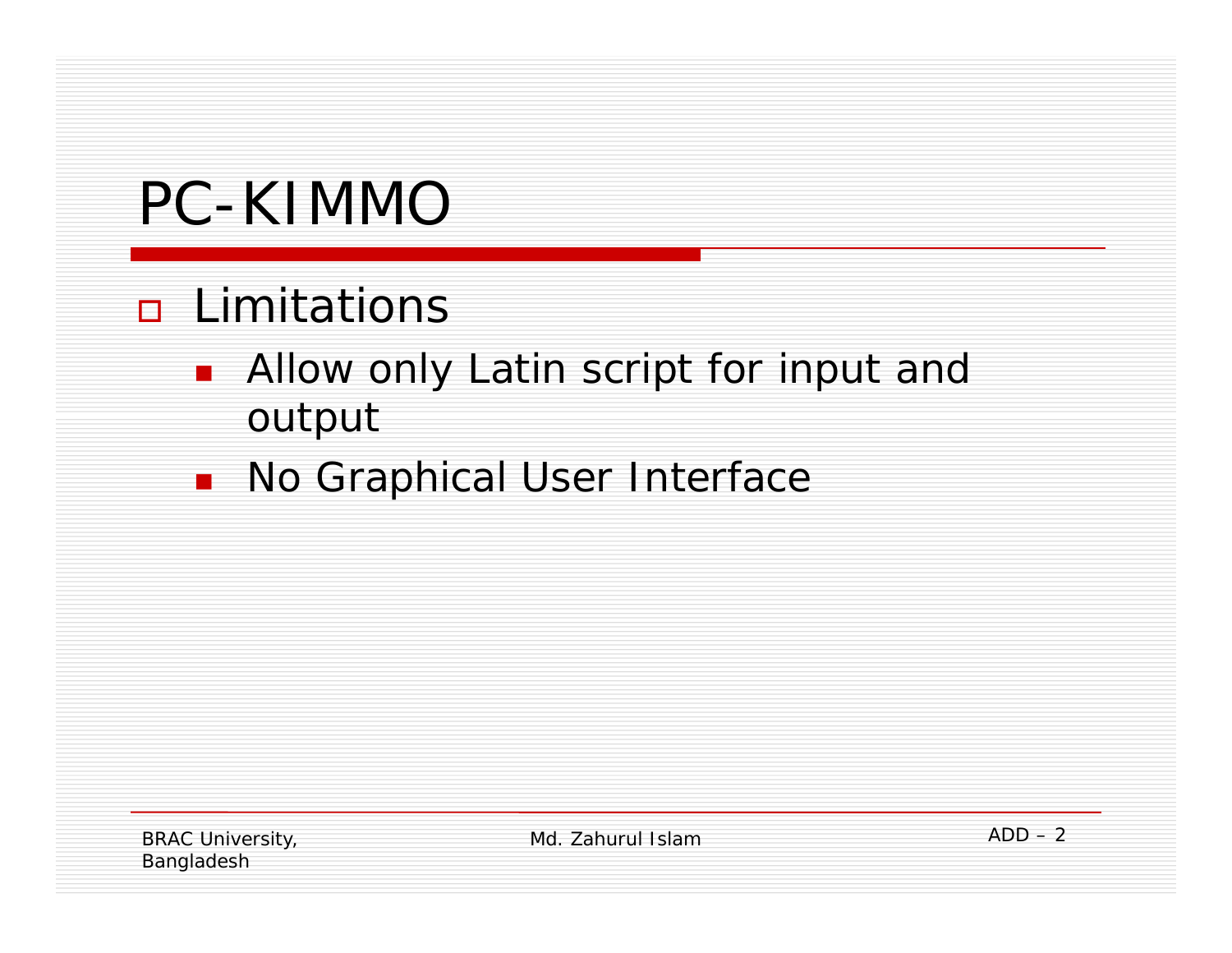## JKimmo

- n A multilingual wrapper around PC-**KIMMO**
- Allow us to use Unicode for input and output
- **n** Localized multilingual Interface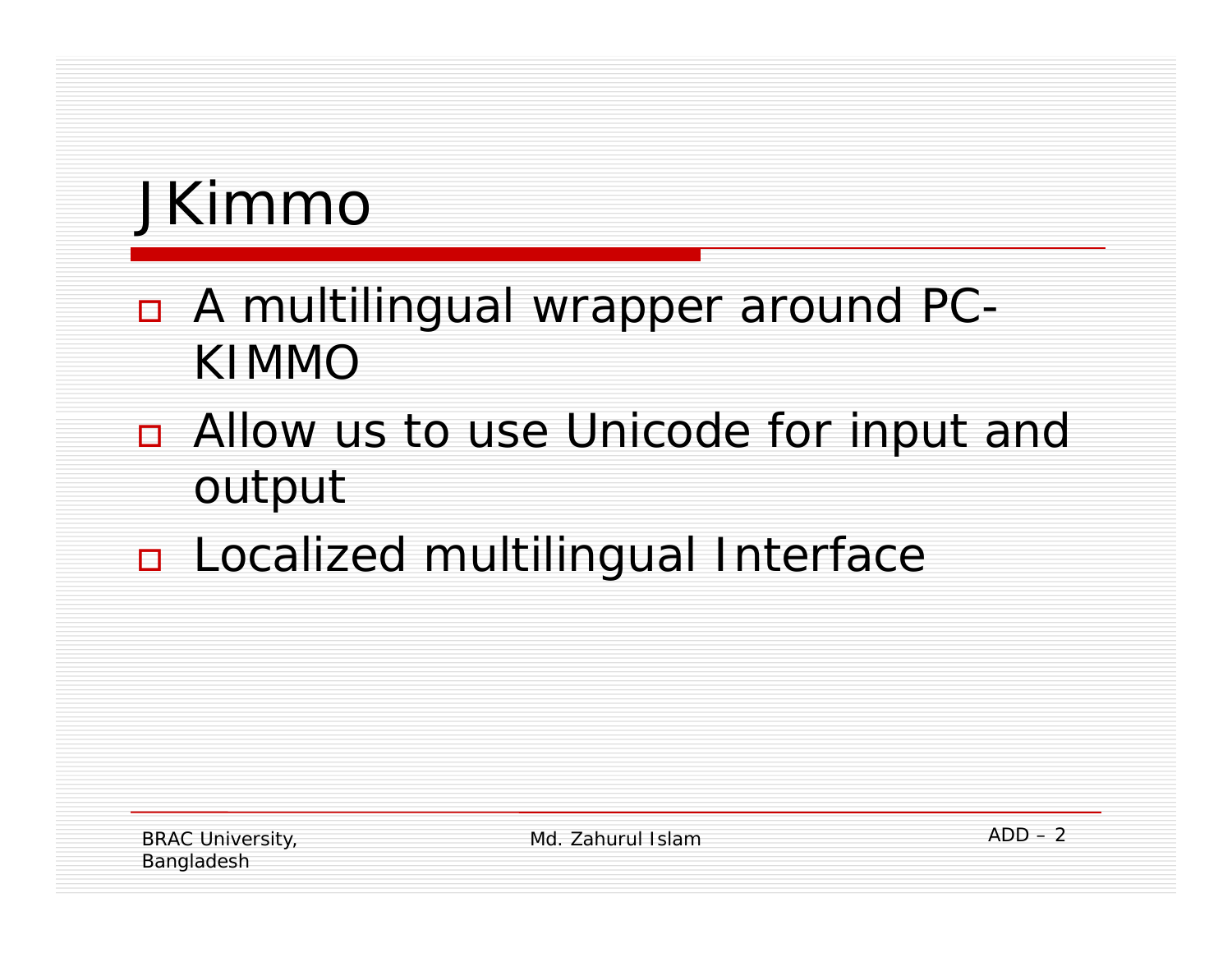#### JKimmo

#### **n** Additional component

#### **Transliteration File**



#### JKimmo components

**BRAC University,** Bangladesh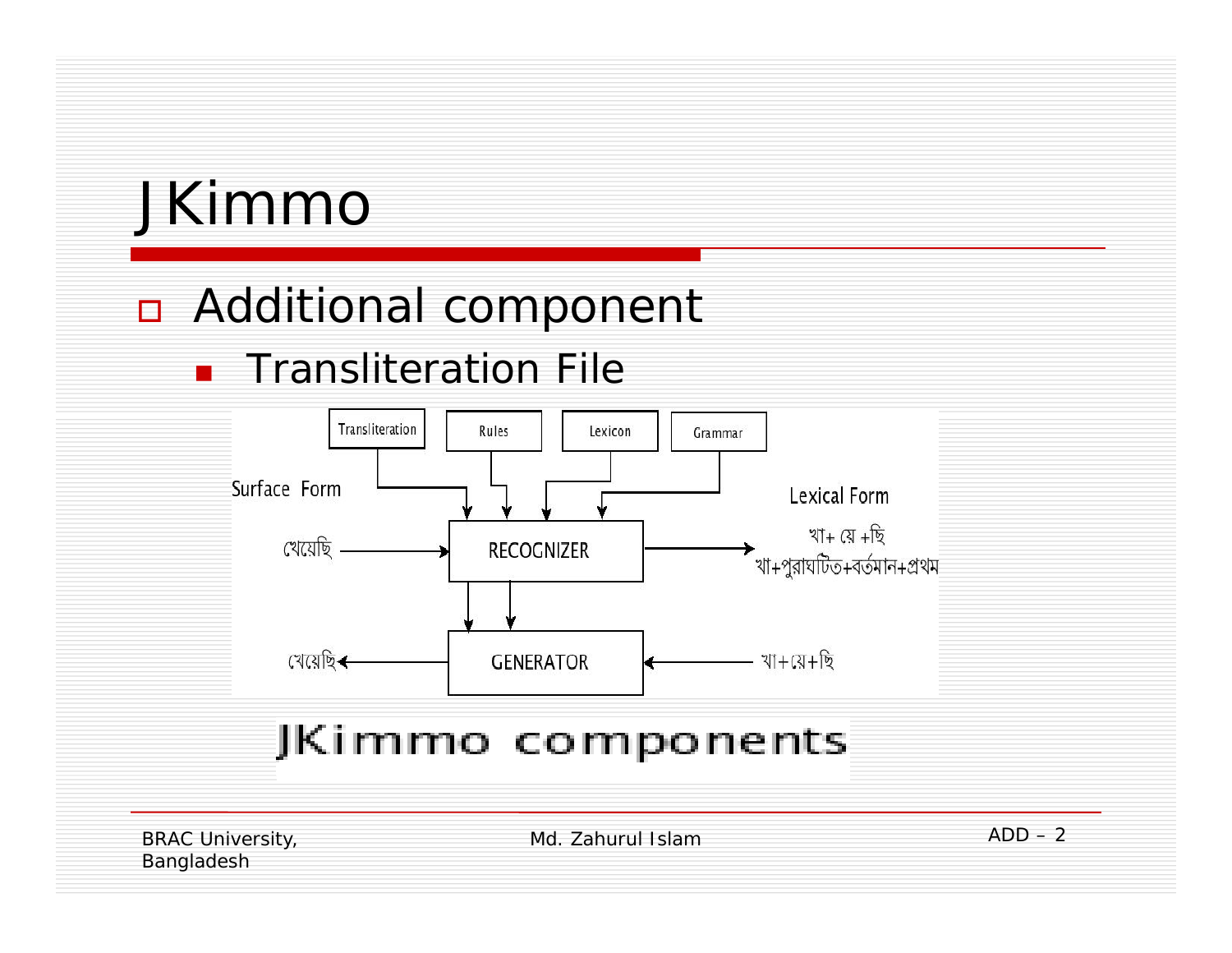#### JKimmo Tutorial

#### **D** Transliteration File

| <b>Bangla</b> | Latin | Bangla                | Latin       | <b>Bangla</b> | Latin        | <b>Bangla</b>           | Latin | <b>Bangla</b>    | Latin                     |
|---------------|-------|-----------------------|-------------|---------------|--------------|-------------------------|-------|------------------|---------------------------|
| Q             | Λ     | ी                     | ā.          | ণ             | G            | 4                       | Ν     | ৰ                | ť.                        |
| অ             | A     | ি                     | Ι           | य             | G            | T                       | t     | ল                |                           |
| আ             | F     | ी                     | Ι           | 僵             | ?            | থ                       | T     | 퍼                | S                         |
| इ             | Η     | 袋                     | и           | p             | Ċ            | 厅                       | ₫     | মৃ               | \$                        |
| ঈ             | Ţ,    | 環                     | U           | K,            | C            | ধ                       | D     | ञ                | Ø                         |
| উ             | M     | Q                     | R           | 贾             | $\mathsf{T}$ | $\overline{\mathbf{r}}$ | ñ     | ₹                | ħ                         |
| ট             | Q     | C)                    | $\epsilon$  | 祁             | Ţ            | প                       | р     | ψ                | Ŧ.                        |
| 4             | V     | $\mathcal{C}^{\star}$ | Ε           | 43            | Q            | ₹                       | Ρ     | Þ                | H.                        |
| q             | W     | C.T                   | $\circ$     | ট             | V            | ব                       | b     | Ţ                | Y.                        |
| ঐ             | X     | $c\bar{a}$            | $\circ$     | ₹             | W            | $\overline{5}$          | B     | 饮                | $\%$                      |
| B,            | Z     | ক                     | $\mathbf k$ | 5             | X            | <b>Z</b>                | m     | $\mathbb{C}^n_0$ | &                         |
| Ý             | F     | খ                     | К           | $\sqrt{2}$    | Ζ            | য                       | y     | ñ                | $\widetilde{\phantom{a}}$ |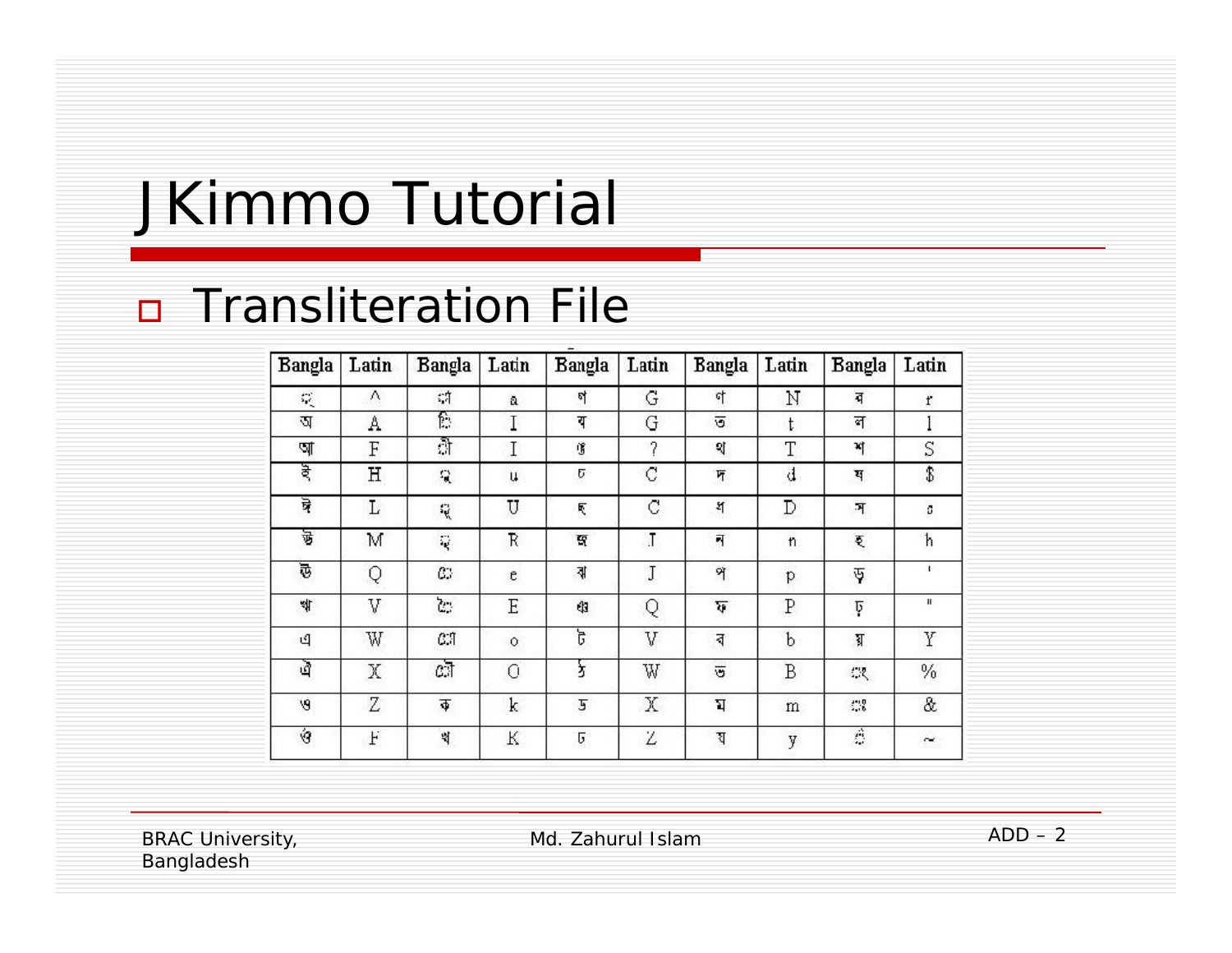# JKimmo Tutorial

- **D** Rule File
	- **E** KGEN (Rule Compiler)
- **<u>E</u>** Lexicon file
- □ Grammar
- n Interface localization

**BRAC University,** Bangladesh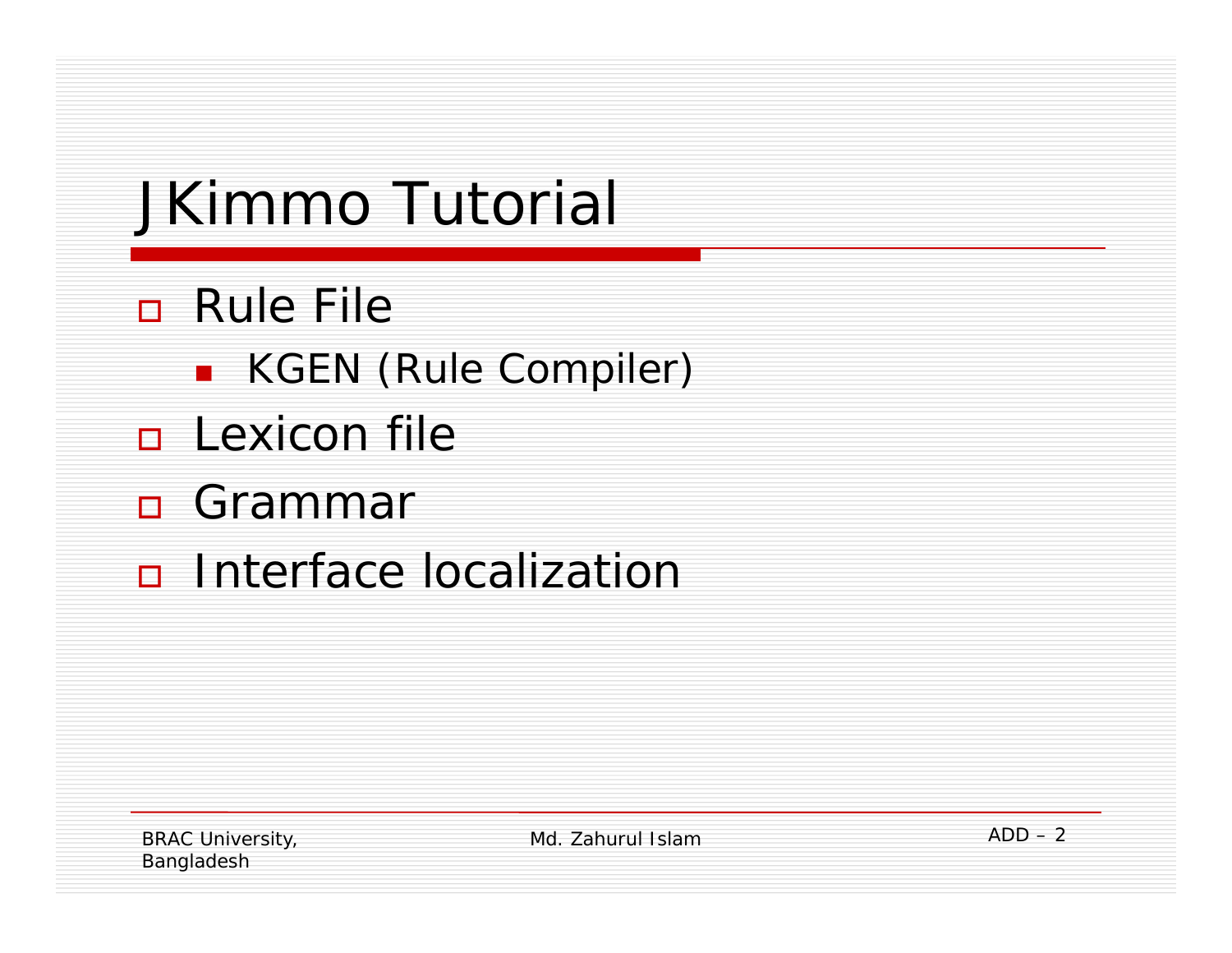#### Result

ŀ

| V JKimmo: Java Interface of PCKIMMO<br>ফাইল প্ৰদৰ্শৰ হাতিয়াৰ সহায়িকা                                                                                                                                                                                                                                                                                                          |                                                                                                                                                                                                                                                                                                                                                               | $\Box$                                                      |
|---------------------------------------------------------------------------------------------------------------------------------------------------------------------------------------------------------------------------------------------------------------------------------------------------------------------------------------------------------------------------------|---------------------------------------------------------------------------------------------------------------------------------------------------------------------------------------------------------------------------------------------------------------------------------------------------------------------------------------------------------------|-------------------------------------------------------------|
| टनाড<br>সংবক্ষৰ<br>ব্যাকরণ                                                                                                                                                                                                                                                                                                                                                      | टनाড<br>সূত্র                                                                                                                                                                                                                                                                                                                                                 | সংবক্ষৰ                                                     |
| <person time=""> = <tritiogou time=""><br/>Rule 13<br/><b>RULE</b><br/>Person =&gt; DITIOGOU<br/><person person=""> = <ditiogou person=""><br/><person aspect=""> = <ditiogou aspect=""><br/><person time=""> = <ditiogou time=""><br/><b>END</b><br/><math>\blacktriangleleft</math><br/>TIL.</ditiogou></person></ditiogou></person></ditiogou></person></tritiogou></person> | $0 \t3 \t2$<br>3 1 1 3<br>2:<br>1<br>4 1 10 4 1<br>3:<br>042<br>4: 0 1 2 1 5 1 1<br>-1<br>$\begin{array}{cccccc} 5: & 8 & 6 & 2 & 1 & 1 & 1 & 1 \\ 6: & 0 & 1 & 2 & 1 & 1 & 7 & 1 \end{array}$<br>$\mathbf{1}$<br>$\mathbf{1}$<br>01211101<br>7:<br>8. 0 0 0 0 0 9 0 0<br>9. 000 00010<br>10: 0 4 2 4 1 1 4 1<br><b>END</b><br>$\blacktriangleleft$<br>ь<br>m | ▲<br>=<br>$\overline{\phantom{a}}$<br>$\blacktriangleright$ |
| সংবক্ষন<br>कनाकन                                                                                                                                                                                                                                                                                                                                                                | टनाড<br>খদতালিকা                                                                                                                                                                                                                                                                                                                                              | সংবক্ষৰ                                                     |
| $\phi$ রেছিলাম - $>$<br>কর+স্নেছ+িল+ােস<br>কৰ+ পুৰামটিত+অতিত+ প্ৰথম<br>খেয়েছিলাম $\rightarrow$<br>ৰা+য়েছ+িল+ােষ<br>ৰ+পুৰাঘটিত+অতিত+প্ৰথম<br>কৰৰ -><br>কৰ+ব<br>কর+সাধারণ+ডবিষত+তৃতীয়                                                                                                                                                                                          | FIELDCODE If U<br>(lexical item<br>FIELDCODE Ix L ;sublexicon<br>FIELDCODE alt A<br>; alternation<br>FIELDCODE fea F<br>;features<br>FIELDCODE gl G<br>; gloss (root)<br>INCLUDE banglalexicon.lex                                                                                                                                                            | ۰                                                           |
|                                                                                                                                                                                                                                                                                                                                                                                 | <b>END</b><br>$\overline{\phantom{0}}$<br>$\mathbb{H}$                                                                                                                                                                                                                                                                                                        | ≡<br>۰<br>$\blacktriangleright$                             |
| কৰৰ<br>ইনপুট<br>শৰাক্ত কৰো<br>উৎপাদন করো                                                                                                                                                                                                                                                                                                                                        | গ্ৰস্থাৰ                                                                                                                                                                                                                                                                                                                                                      |                                                             |
| <b>BRAC University,</b>                                                                                                                                                                                                                                                                                                                                                         | Md. Zahurul Islam                                                                                                                                                                                                                                                                                                                                             |                                                             |